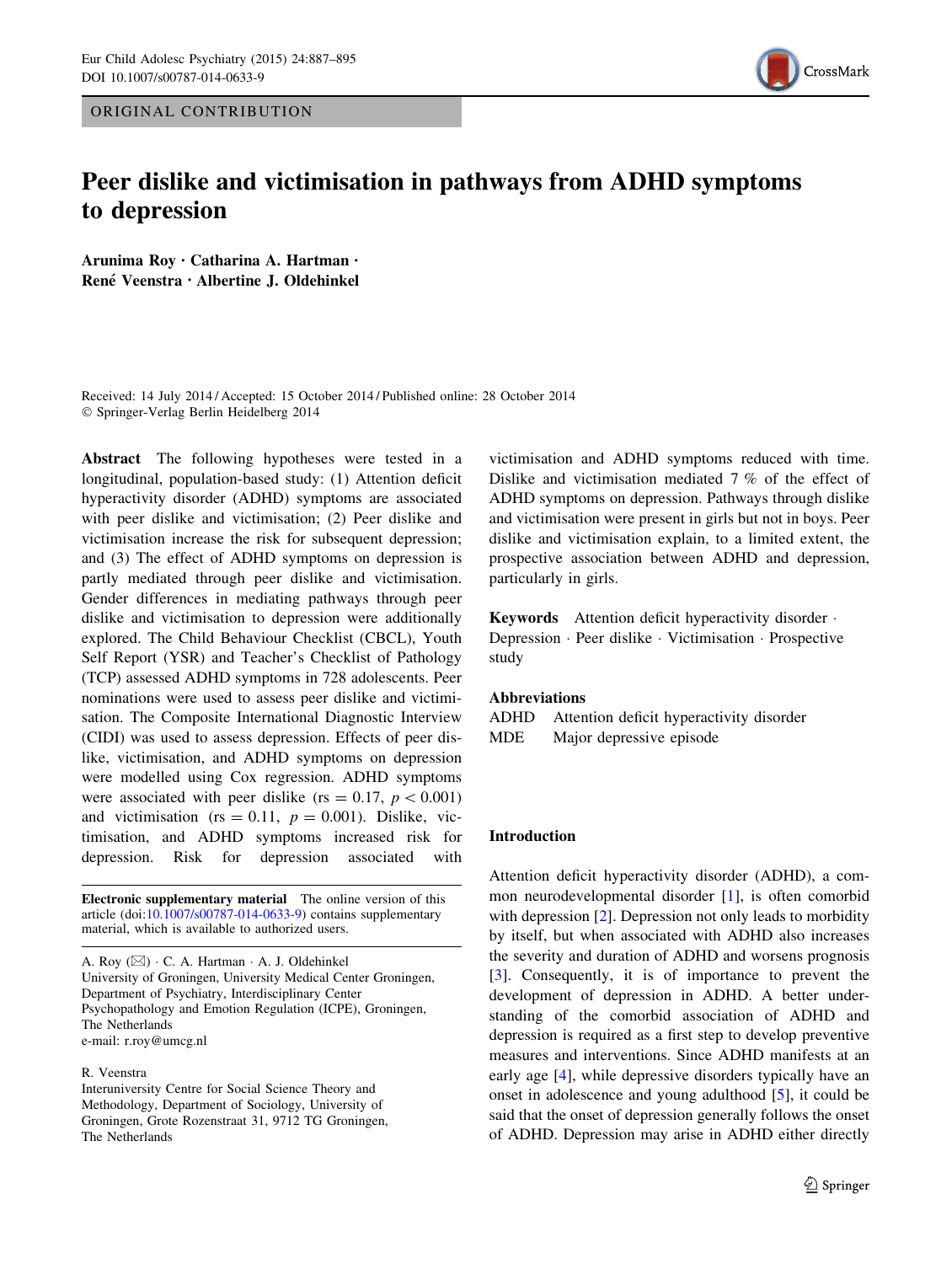or through the development of other, intermediate problems. Being disliked and being a victim of bullying by peers may be two such intermediate problems.

Adolescents with ADHD have problems in regulating their behaviours, and exhibiting behaviours deemed aberrant by peers could lead to being disliked [[6\]](#page-7-0). Impairments in the development of age-appropriate social skills in ADHD can further compound the peer dislike [\[7](#page-7-0)]. Being disliked may in turn spiral into further difficulties in forming and maintaining relationships with peers [\[8](#page-7-0)]. The resulting social disconnection can increase feelings of stress, anxiety, and loneliness, setting the stage for development of depression [\[8](#page-7-0), [9](#page-7-0)].

Due to difficulties in controlling behaviours, adolescents with ADHD often respond aggressively to bullying, making them not only easy but also attractive victims for bullies [\[10](#page-7-0)]. Victimisation involves infliction of purposeful hurtful actions by bullies, which ostracise and demoralise the victims [\[11](#page-7-0)]. Being victimised may intensify the spiral of isolation and rejection [[12,](#page-7-0) [13\]](#page-7-0), providing an increased risk for depression.

The above-mentioned influences of dislike and victimisation on the risk for future depression may act differently in adolescent boys and girls with ADHD. Boys with ADHD face greater social impairment at school [\[14](#page-7-0)], which in turn may make them more likely to be disliked or victimised. Girls, meanwhile, tend to be more sensitive to peers' opinions, and thus may be affected more by peer dislike and victimisation  $[8, 15, 16]$  $[8, 15, 16]$  $[8, 15, 16]$  $[8, 15, 16]$  $[8, 15, 16]$  $[8, 15, 16]$  $[8, 15, 16]$ . The net outcome of these contrasting predispositions might lead to a roughly similar influence of dislike and victimisation on pathways to depression in the two genders. On the other hand, the higher likelihood of social impairment in boys and the greater sensitivity to peer problems in girls might as well produce unexpected differences in these pathways between boys and girls.

Existing studies on the influences of peer problems in the ADHD-depression relationship have shown mixed results. In a short-term prospective study, Mikami and Hinshaw [\[17](#page-7-0)] found peer-nominated rejection measures to be associated with depressed anxious behaviour in girls diagnosed with ADHD. Humphreys et al. [\[18](#page-7-0)] in a population-based cohort of individuals followed up from birth to 20 years of age, found that teacher- and, self-reported peer rejection and popularity mediated the pathways from ADHD symptoms to depressive symptoms. In another retrospective study, Humphrey et al. [[19\]](#page-7-0), found a correlation between victimisation and depression in children diagnosed with ADHD. Finally, Mrug et al. [\[20](#page-7-0)] found no evidence to suggest that peer rejection specifically predicted depression in boys and girls diagnosed with ADHD.

Previously, we demonstrated that not only a full diagnosis of ADHD, but subthreshold ADHD too increased the risk for depression [\[21](#page-7-0)]. Relatively mild symptoms of ADHD in adolescents may, therefore, be sufficient to increase the risk for being disliked by peers or being victimised, which in turn could increase the risk for depression. The present study was set up to better understand pathways from ADHD symptoms to depression through peer dislike and victimisation. Using a prospective general population sample of adolescents, we tested the hypotheses that: (1) ADHD symptoms are associated with peer dislike and victimisation; (2) Peer dislike and victimisation increase the risk for subsequent depression; and (3) The effect of ADHD symptoms on depression is partly mediated through peer dislike and victimisation. In addition, we explored gender differences in mediating pathways through peer dislike and victimisation to depression.

# Methods

The data were collected as part of the TRacking Adolescents' Individual Lives Survey (TRAILS), a Dutch prospective cohort study focusing on psychosocial development and mental health of adolescents from the general population. TRAILS involves bi- or triennial measurements from age 11 to at least age 25 [\[22](#page-7-0), [23\]](#page-7-0). The methodology has been described in detail elsewhere [[24\]](#page-7-0) and is summarised briefly below.

### Cohort

Children were recruited from five municipalities in the north of The Netherlands, including both urban and rural areas. Primary school participation was a requisite for inclusion. Of the 2,935 children who met these criteria, 2,230 (76.0 %) provided informed consent from both parent and child to participate in the study. Four assessment waves have been completed to date.

The present study used data from the second (T2) and fourth wave (T4) which ran from September 2003 to December 2004 (T2), and October 2008 to September 2010 (T4), respectively. The response rate at T2 was 96.4 %  $(N = 2,149, \text{ mean age } 13.6, SD = 0.53, 51.0 \% \text{ girls})$  of whom 47 % ( $N = 1,007$ ) completed the peer assessments. The response rate at T4 was 83.4 % ( $N = 1,881$ , mean age 19.1,  $SD = 0.60$ , 52.3 % girls), of whom 84.2 %  $(N = 1,584)$  completed the below described diagnostic interview. Adolescents without peer nomination data at T2  $(N = 827)$  were excluded. Adolescents who had developed depression before T2  $(N = 29)$  were also excluded, to allow only participants who either did not develop depression, or developed depression between T2 and T4. These led to a total of 728 participants (54 % girls) being included in this study. Figure [1](#page-2-0) presents a flowchart of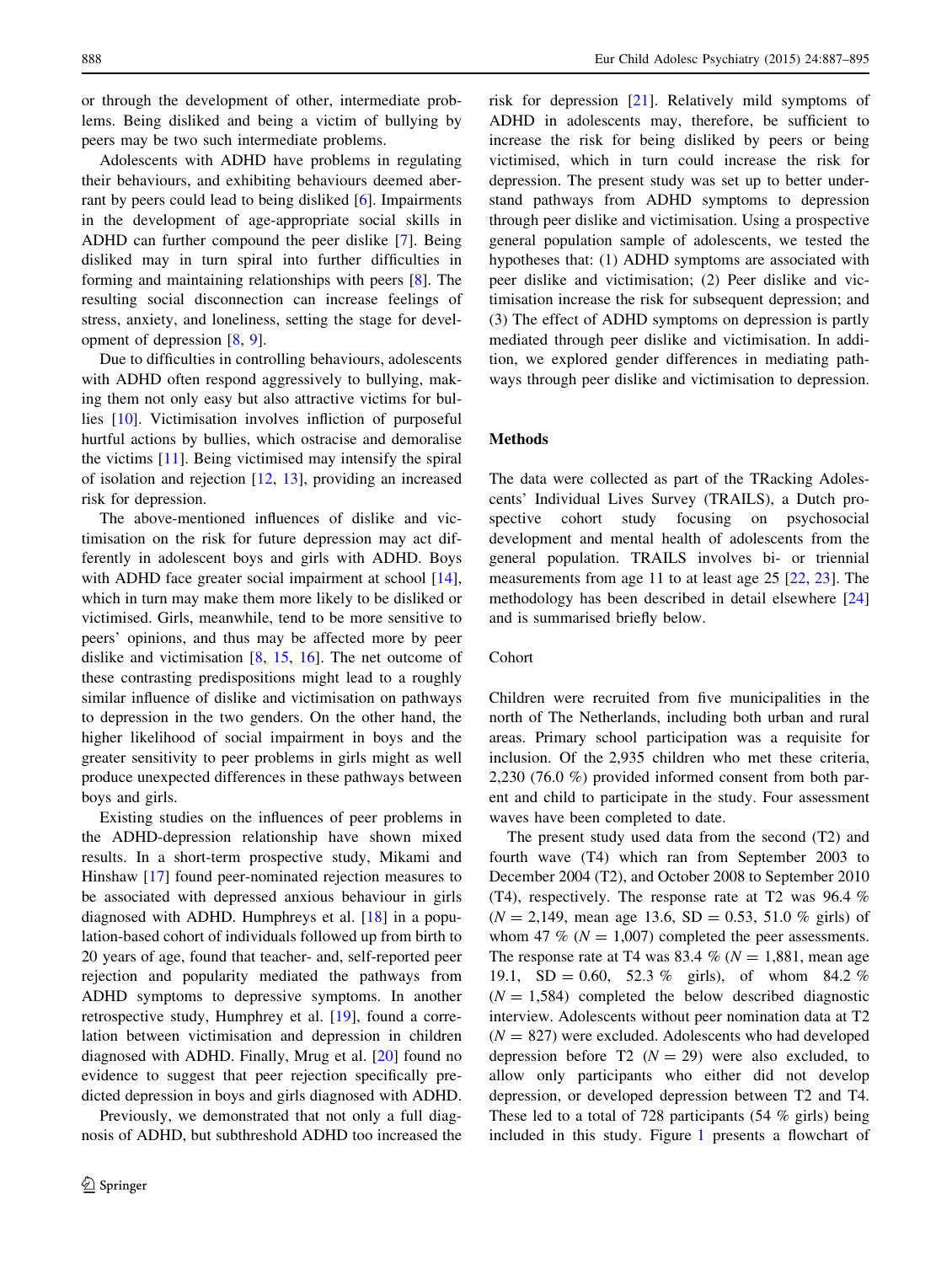<span id="page-2-0"></span>Fig. 1 Flowchart of

participants at each wave with mean ages (in years)



participants included at each wave. The study was approved by the Dutch Central Committee on Research Involving Human Subjects (CCMO). Participants were treated in accordance with the Declaration of Helsinki, and all measurements were carried out with their adequate understanding and written consent.

## Measures

Attention deficit hyperactivity disorder symptoms were measured using the Child Behaviour Checklist (CBCL) filled out by parents, the Youth Self Report (YSR) filled out by the children, and the Teacher's Checklist of Psychopathology (TCP) filled out by teachers in the second measurement wave (T2) [[25](#page-7-0), [26\]](#page-7-0). The CBCL and YSR are internationally validated questionnaires for child emotional and behavioural problems at ages 4–18 [[27\]](#page-7-0). We used the attention problem scale, which consists of ten items in the CBCL ( $M = 0.32$ , SD = 0.30) and nine items in the YSR  $(M = 0.55, SD = 0.33)$ . The TCP was developed by the TRAILS team and is a shorter version of the Teacher's Report Form (TRF) [[28\]](#page-7-0). The TCP requires a shorter time than the TRF to be completed and therefore is easier to use in classrooms with many pupils. It contains nine descriptions of behaviours with response options for these behaviours ranging from  $1 =$  not applicable' to  $5 =$  very clearly applicable'. Information from teacher-reported attention and hyperactivity/impulsivity problems (corresponding to the CBCL-YSR attention problems scales) were used in this study ( $M = -0.001$ , SD = 0.91). Multiinformant scores have been reported to give better estimates for ADHD than single-informant scores [\[29](#page-7-0), [30](#page-7-0)]. We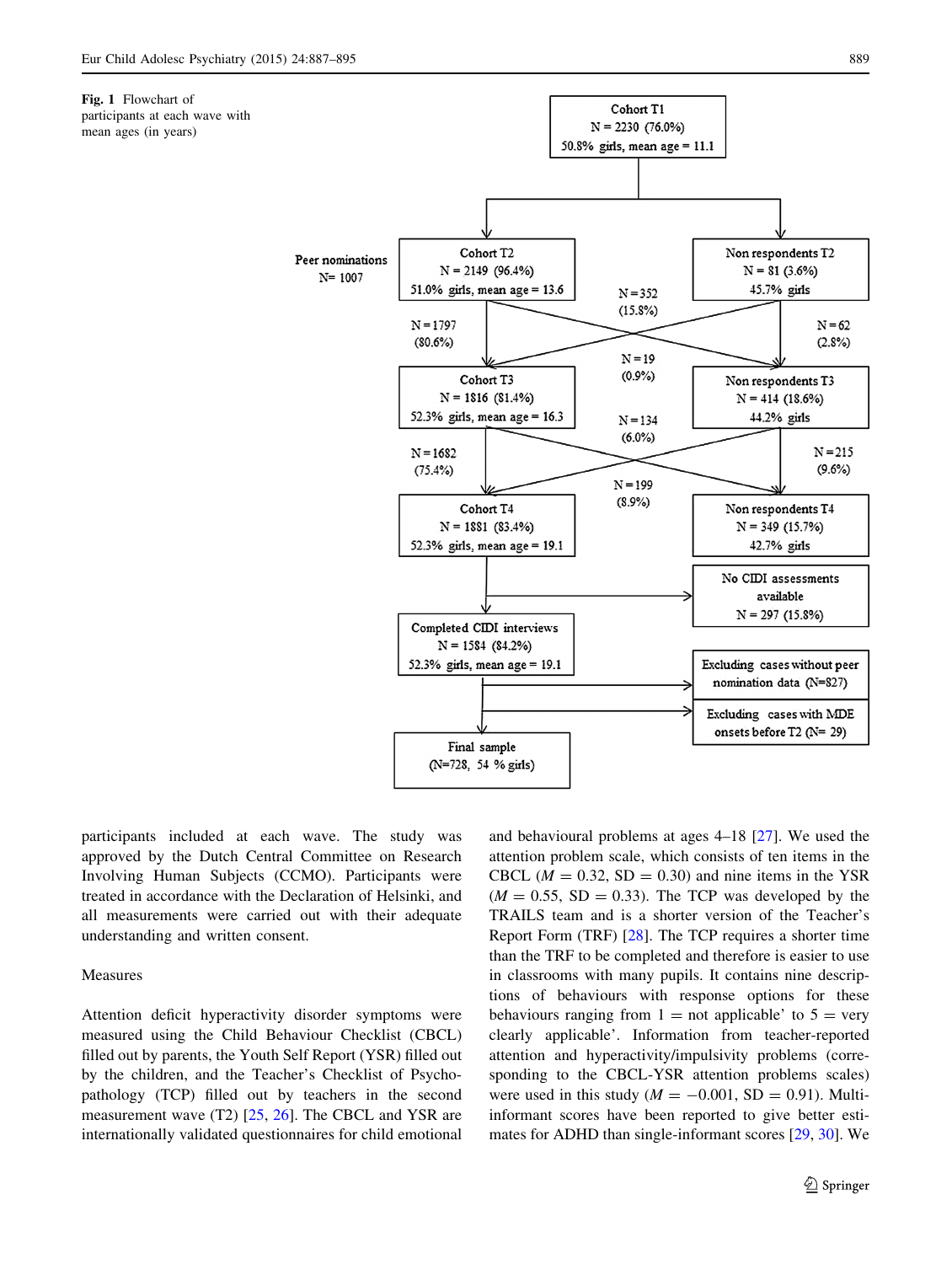used mean ADHD symptom scores, calculated from standardised parent, adolescent, and teacher ratings  $(M = 0.005, SD = 0.14).$ 

Information on peer dislike and victimisation was obtained through peer nominations at the second mea-surement wave (T2) [[31\]](#page-8-0). Peer nominations were collected in classes with at least 3 TRAILS participants. This led to the inclusion of 3,798 adolescents (54.1 % girls) from 150 classes in 34 schools, of whom 1,078 were TRAILS participants [[32\]](#page-8-0). Participants received a list of all classmates and were asked to indicate, amongst other things, whom in their classroom they disliked and who they bullied. The number of nominations participants could make ranged from none to all classmates. All participants completed the peer nominations independently. Variables used in this study reflect the percentage of classmates nominating the TRAILS participants as being disliked  $(M = 11)$ ,  $SD = 0.13$ ) and victimised ( $M = 2$ ,  $SD = 0.05$ ). Percentage nominations were used to offset differences in the number of participants per classroom.

During the fourth assessment wave, psychiatric disorders were assessed by means of the World Health Organization Composite International Diagnostic Interview (CIDI), version 3.0 ( $N = 1,584$ ). The CIDI is a structured diagnostic interview, which yields lifetime and current diagnoses according to the definitions and criteria of the Diagnostic and Statistical Manual of Mental Disorders (DSM-IV). The CIDI has been used in a large number of surveys worldwide  $[33]$  $[33]$ , and has shown to have a good concordance with clinical diagnoses [[34,](#page-8-0) [35\]](#page-8-0). In addition to the occurrence of psychiatric disorders, the CIDI yields their age of onset. In the present study, data on major depressive episode (MDE) was used and depression was operationalized as MDE, either with or without (hypo) manic symptoms. Age of onset refers to the age depression emerged for the first time.

Participants with and without completed CIDI interviews differed significantly in terms of dislike  $(t = 2.8$ ,  $p = 0.005$ , victimisation ( $t = 3.2$ ,  $p = 0.002$ ) and ADHD symptom  $(t = 4.1, p < 0.001)$  scores at T2. ADHD symptoms scores differed significantly between (excluded) participants with an MDE prior to T2 ( $N = 29$ ,  $M = 0.63$ ,  $SD = 1.2$ ) and included participants ( $N = 728$ ,  $M =$  $-0.02$ , SD = 1.0) ( $t = -3.5$ ,  $p = 0.001$ ). The two groups had comparable dislike  $(t = -1.6, = 0.11)$  and victimisation ( $t = 0.40$ ,  $p = 0.69$ ) scores.

# Statistical analysis

Spearman's rank correlations were used to estimate associations between ADHD symptoms, and peer dislike and victimisation. ADHD symptom, peer dislike and victimisation variables were non-normally distributed for which Spearman's correlations are better suited. Cox proportional hazards regression was used to estimate the effects of peer dislike and victimisation on the probability to develop an MDE. Next, the effect of ADHD symptoms on the probability to develop an MDE was examined by means of Cox regression both with and without adjusting for dislike and victimisation. The percentage change (reduction) in the hazard ratio (HR) before and after adjusting for dislike and victimisation was computed to assess mediation by these two variables. Lastly, Cox regression models estimating mediation through dislike and victimisation were stratified by gender to explore gender differences.

Continuous variables (i.e., ADHD symptoms, peer dislike and victimisation) were standardised to mean 0 and SD 1 before analysis to ease interpretation of the regression coefficients. The proportional hazards assumption was tested using Schoenfeld residuals. For significant residuals, time-dependent variables were additionally included in the regression models. Time-dependant variables were computed by multiplying the continuous variables with survival time. Survival time was the number of years between assessment of peer data (T2) and onset of depression. Peer dislike and victimisation were included both separately and simultaneously in the above-described regression models to assess their individual and combined effects. Except for the gender-stratified analysis, all models were adjusted for gender. Analyses were performed using SPSS v. 20.0 (IBM Corp., Armonk, NY). All tests were two-tailed and a  $p$  value of  $\leq 0.05$  was considered statistically significant.

# Results

In the sample, 12 % ( $n = 90$ ) of the adolescents eventually developed a depressive episode between T2 and T4, of whom 76 % ( $n = 68$ ) were girls. While 66 % ( $n = 483$ ) of the adolescents received one or more nominations for being disliked, only 21 % ( $n = 149$ ) received at least one nomination for being victimised. Nominations (at least one) for both peer dislike and victimisation were received by 18 %  $(n = 130)$  of the adolescents.

Spearman's rho revealed weak but statistically significant relationships between ADHD symptoms and peer dislike (rs = 0.17,  $p < 0.001$ ), and between ADHD symptoms and victimisation (rs = 0.11,  $p = 0.001$ ).

Table [1](#page-4-0) presents the effects of peer dislike and victimisation on major depression onset. With each unit rise in the standardised peer dislike score, the risk for depression increased by 1.4 times. Victimisation but not peer dislike was found to have a time-varying effect (Schoenfeld residual  $= -0.25$ ;  $p = 0.018$ ), and a time-dependent victimisation variable was additionally included in the model. The initial (i.e., at T2) effect of victimisation was stronger,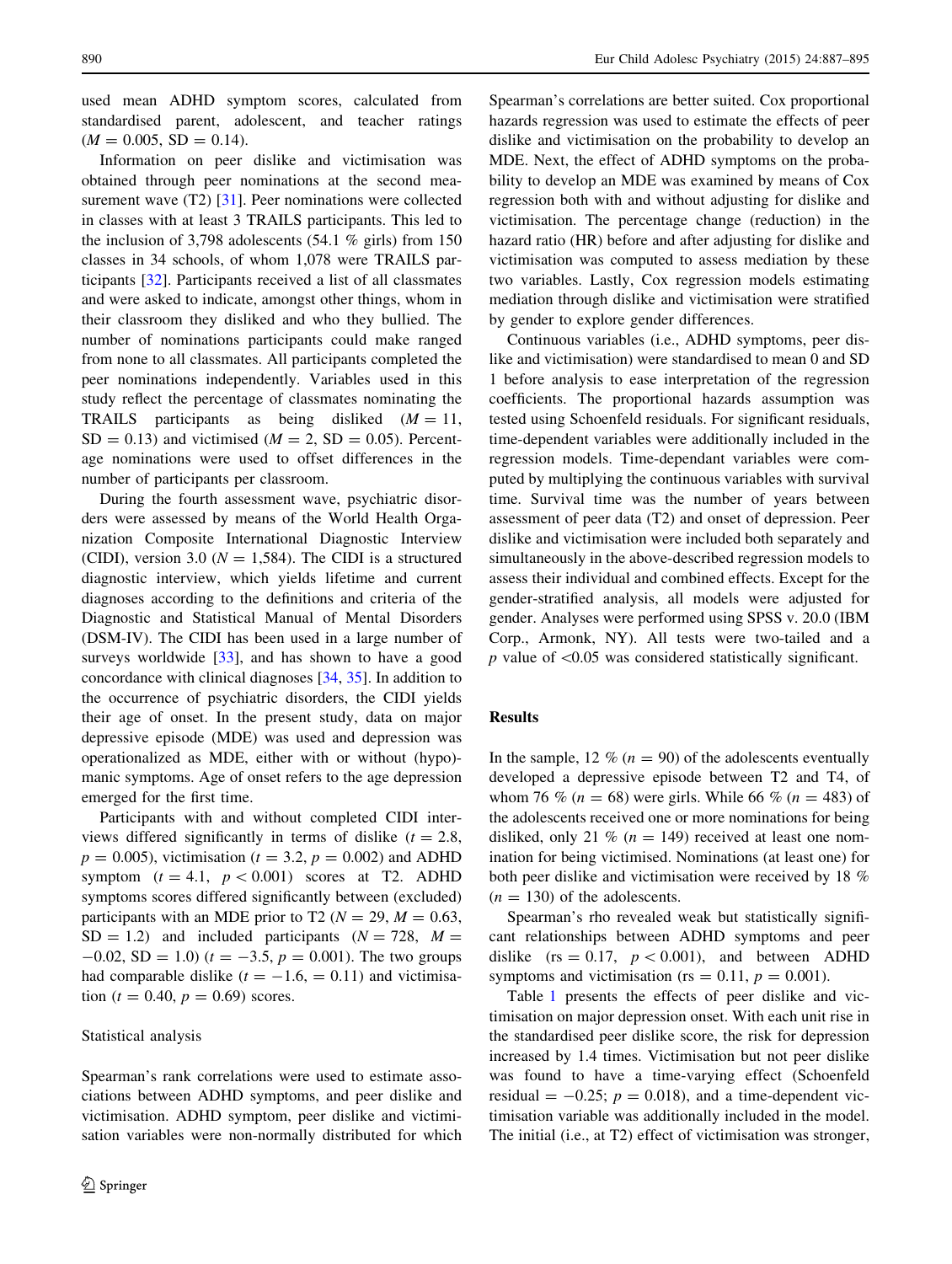<span id="page-4-0"></span>Table 1 Cox regression estimates of the effect of peer dislike and victimisation on depression onset controlling for gender

| Covariate          | B(SE)         | $\boldsymbol{p}$ | Wald $\chi^2$ | Hazard ratio | 95 % CI       |
|--------------------|---------------|------------------|---------------|--------------|---------------|
| Model 1            |               |                  |               |              |               |
| Peer dislike       | 0.32(0.09)    | 0.001            | 12.10         | 1.37         | $1.14 - 1.64$ |
| Model 2            |               |                  |               |              |               |
| Victimisation      | 0.47(0.17)    | 0.005            | 7.79          | 1.60         | $1.15 - 2.22$ |
| Victimisation*time | $-0.21(0.10)$ | 0.033            | 4.56          | 0.82         | $0.68 - 0.98$ |
| Model 3            |               |                  |               |              |               |
| Peer dislike       | 0.35(0.10)    | 0.001            | 11.56         | 1.41         | $1.16 - 1.73$ |
| Victimisation      | 0.30(0.19)    | 0.112            | 2.53          | 1.35         | $0.93 - 1.96$ |
| Victimisation*time | $-0.22(0.10)$ | 0.029            | 4.76          | 0.80         | $0.66 - 0.98$ |

Table 2 Cox regression estimates of the effect of ADHD symptoms on depression onset before and after adjusting for peer dislike and victimisation and controlling for gender

| Covariate          | $B$ (SE)      | $\boldsymbol{p}$ | Wald $\chi^2$ | Hazard ratio | 95 % CI       |  |
|--------------------|---------------|------------------|---------------|--------------|---------------|--|
| Model 1            |               |                  |               |              |               |  |
| <b>ADHD</b>        | 0.77(0.18)    | < 0.001          | 18.05         | 2.16         | $1.52 - 3.09$ |  |
| ADHD*time          | $-0.15(0.06)$ | 0.021            | 5.36          | 0.86         | $0.76 - 0.98$ |  |
| Model 2            |               |                  |               |              |               |  |
| <b>ADHD</b>        | 0.72(0.18)    | < 0.001          | 16.08         | 2.06         | $1.45 - 2.93$ |  |
| ADHD*time          | $-0.14(0.06)$ | 0.024            | 5.11          | 0.87         | $0.77 - 0.98$ |  |
| Peer dislike       | 0.29(0.10)    | 0.003            | 9.01          | 1.33         | $1.10 - 1.60$ |  |
| Model 3            |               |                  |               |              |               |  |
| <b>ADHD</b>        | 0.74(0.18)    | < 0.001          | 16.01         | 2.09         | $1.46 - 2.99$ |  |
| ADHD*time          | $-0.13(0.06)$ | 0.042            | 4.15          | 0.88         | $0.77 - 1.00$ |  |
| Victimisation      | 0.39(0.18)    | 0.026            | 4.96          | 1.48         | $1.05 - 2.09$ |  |
| Victimisation*time | $-0.20(0.10)$ | 0.047            | 3.96          | 0.82         | $0.68 - 1.00$ |  |
| Model 4            |               |                  |               |              |               |  |
| <b>ADHD</b>        | 0.69(0.18)    | < 0.001          | 14.71         | 1.99         | $1.40 - 2.85$ |  |
| ADHD*time          | $-0.13(0.06)$ | 0.047            | 3.94          | 0.88         | $0.78 - 1.00$ |  |
| Peer dislike       | 0.33(0.11)    | 0.002            | 9.61          | 1.38         | $1.13 - 1.70$ |  |
| Victimisation      | 0.25(0.20)    | 0.200            | 1.64          | 1.28         | $0.88 - 1.88$ |  |
| Victimisation*time | $-0.21(0.10)$ | 0.041            | 4.19          | 0.81         | $0.66 - 0.99$ |  |
|                    |               |                  |               |              |               |  |

that is, a 1.6 times increased depression risk per unit change in standardised victimisation score which gradually decreased over time and disappeared after about 2 years. When included simultaneously, the effects of dislike and victimisation were roughly similar to their effects on including them separately in the model, suggesting that the effects were non-overlapping.

Table 2 presents the effect of ADHD symptoms on major depression onset before and after adjusting for a low peer status and victimisation. ADHD symptoms violated the proportional hazards assumption (Schoenfeld residual  $= -0.30$ ;  $p = 0.005$ ), and an additional time-dependent ADHD symptom variable was included in the model. Peer dislike mediated 4 %, while victimisation mediated 3 % of the effect of ADHD symptoms on depression. When included simultaneously, the peer variables explained 7 % of the effect of ADHD symptoms on depression.

The time-varying effect of ADHD symptoms on the risk for depression, before and after adjusting for dislike and victimisation, is illustrated in Table [3.](#page-5-0) While ADHD symptoms were strongly associated with an increased risk for depression at T2, the estimated risk declined over time and after 6 years, no excess risk remained.

To explore gender differences in pathways from ADHD symptoms to depression, gender-stratified analyses were carried out. Table [4](#page-5-0) presents results of these exploratory analyses. In boys, peer dislike and victimisation did not mediate the effect of ADHD symptoms on depression. For girls, peer dislike mediated 7 % and victimisation mediated 3 % of the effect of ADHD symptoms on depression. Please note that the estimated effect of victimisation on depression in girls was not significant when adjusted for ADHD symptoms.

In a previous study, we showed that disruptive behaviours and anxiety problems mediated the pathways from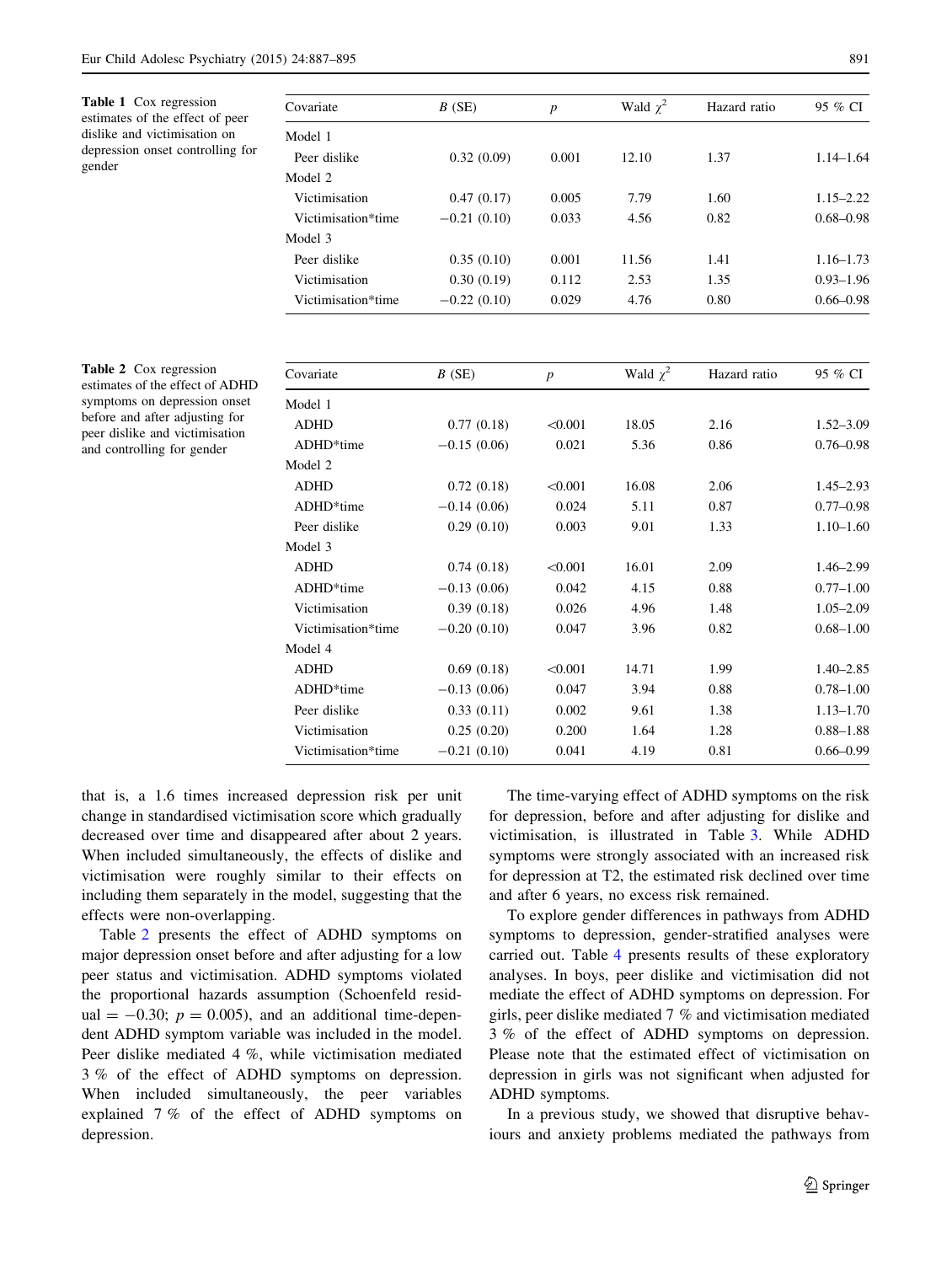<span id="page-5-0"></span>Table 3 Time varying effects of ADHD symptoms on the risk for depression with and without controlling for dislike and victimisation

| Time <sup>a</sup> | ADHD symptoms <sup>b</sup> $B$ (HR) |               |  |  |
|-------------------|-------------------------------------|---------------|--|--|
|                   | T                                   | П             |  |  |
| $\theta$          | 0.77(2.16)                          | 0.69(1.99)    |  |  |
| $\mathbf{1}$      | 0.62(1.86)                          | 0.56(1.75)    |  |  |
| 2                 | 0.47(1.60)                          | 0.43(1.54)    |  |  |
| 3                 | 0.32(1.38)                          | 0.30(1.35)    |  |  |
| $\overline{4}$    | 0.17(1.19)                          | 0.17(1.19)    |  |  |
| 5                 | 0.02(1.02)                          | 0.04(1.04)    |  |  |
| 6                 | $-0.12(0.89)$                       | $-0.09(0.91)$ |  |  |

<sup>a</sup> Time in years after T2

 $b I = Not controlling for dislike or victimisation, II = Controlling$ for both dislike and victimisation

ADHD to depression [[21\]](#page-7-0). We carried out post hoc analyses to assess if effects of peer dislike and victimisation on depression were confounded by disruptive behaviours and anxiety problems. Inclusion of these additional covariates in the models did not change the essence of the results (please see supplementary material), suggesting that effects of peer dislike and victimisation on depression are largely independent of disruptive behaviour and anxiety problems.

## Discussion

Through this study, we aimed to further our understanding of the paths to depression in adolescents with symptoms of

Table 4 Gender differences in Cox regression estimates of the effect of ADHD symptoms on depression onset before and after adjusting for peer dislike and victimisation

ADHD. We found that ADHD symptoms were associated with peer dislike and victimisation. Peer dislike, victimisation, and symptoms of ADHD were associated with an increased risk for depressive outcomes. Peer problems of dislike and victimisation mediated to a limited extent the paths to depression. Lastly, exploratory gender analyses showed mediation through peer dislike and victimisation only in girls and not in boys with ADHD symptoms.

Studies on clinical samples have shown a high risk for dislike and victimisation in children with ADHD as compared to other classmates [[7,](#page-7-0) [19\]](#page-7-0). We found ADHD symptoms to be only weakly associated with dislike and victimisation. These weak associations could be related to the use of a population sample and a continuous measure of ADHD in our study. Moreover, some peers may admire the disruptive and aggressive behaviours of adolescents with ADHD [[36,](#page-8-0) [37](#page-8-0)], and peer support from a few classmates can protect against dislike and victimisation [\[38](#page-8-0)]. Consequently, not all adolescents with ADHD symptoms may be susceptible to face dislike or victimisation, explaining the weak associations of ADHD with these problems.

In accordance with previous literature, we found that peer dislike, victimisation, and ADHD symptoms independently increase the risk for depression [[39–42\]](#page-8-0). In this study, we found that pathways from ADHD symptoms to depression were mediated by peer dislike and victimisation, but to only a limited extent. The limited mediation may be attributable to positive illusory bias [\[43](#page-8-0)]. Adolescents with ADHD tend to make inaccurate and overtly positive evaluations of their social skills and classroom

| Covariate          | Girls         |                  |      | <b>Boys</b>   |                  |      |
|--------------------|---------------|------------------|------|---------------|------------------|------|
|                    | B(SE)         | $\boldsymbol{p}$ | HR   | B(SE)         | $\boldsymbol{p}$ | HR.  |
| Model 1            |               |                  |      |               |                  |      |
| <b>ADHD</b>        | 0.80(0.19)    | < 0.001          | 2.22 | 0.64(0.42)    | 0.12             | 1.90 |
| ADHD*time          | $-0.18(0.07)$ | 0.013            | 0.84 | $-0.08(0.13)$ | 0.51             | 0.92 |
| Model 2            |               |                  |      |               |                  |      |
| <b>ADHD</b>        | 0.72(0.19)    | < 0.001          | 2.06 | 0.64(0.38)    | 0.13             | 1.90 |
| ADHD*time          | $-0.17(0.07)$ | 0.01             | 0.84 | $-0.09(0.12)$ | 0.50             | 0.92 |
| Peer dislike       | 0.30(0.10)    | 0.004            | 1.34 | 0.20(0.17)    | 0.29             | 1.23 |
| Model 3            |               |                  |      |               |                  |      |
| <b>ADHD</b>        | 0.77(0.19)    | < 0.001          | 2.15 | 0.68(0.45)    | 0.13             | 1.97 |
| ADHD*time          | $-0.17(0.07)$ | 0.02             | 0.84 | $-0.09(0.13)$ | 0.48             | 0.91 |
| Victimisation      | 0.17(0.24)    | 0.49             | 1.18 | 0.69(0.26)    | 0.009            | 1.95 |
| Victimisation*time | $-0.07(0.10)$ | 0.52             | 0.94 | $-0.41(0.21)$ | 0.05             | 0.67 |
| Model 4            |               |                  |      |               |                  |      |
| <b>ADHD</b>        | 0.72(0.19)    | < 0.001          | 2.05 | 0.68(0.45)    | 0.13             | 1.97 |
| ADHD*time          | $-0.16(0.07)$ | 0.02             | 0.85 | $-0.10(0.14)$ | 0.45             | 0.90 |
| Peer dislike       | 0.33(0.11)    | 0.003            | 1.38 | 0.25(0.21)    | 0.24             | 1.28 |
| Victimisation      | 0.02(0.26)    | 0.95             | 1.02 | 0.58(0.28)    | 0.04             | 1.79 |
| Victimisation*time | $-0.07(0.11)$ | 0.51             | 0.93 | $-0.43(0.21)$ | 0.04             | 0.65 |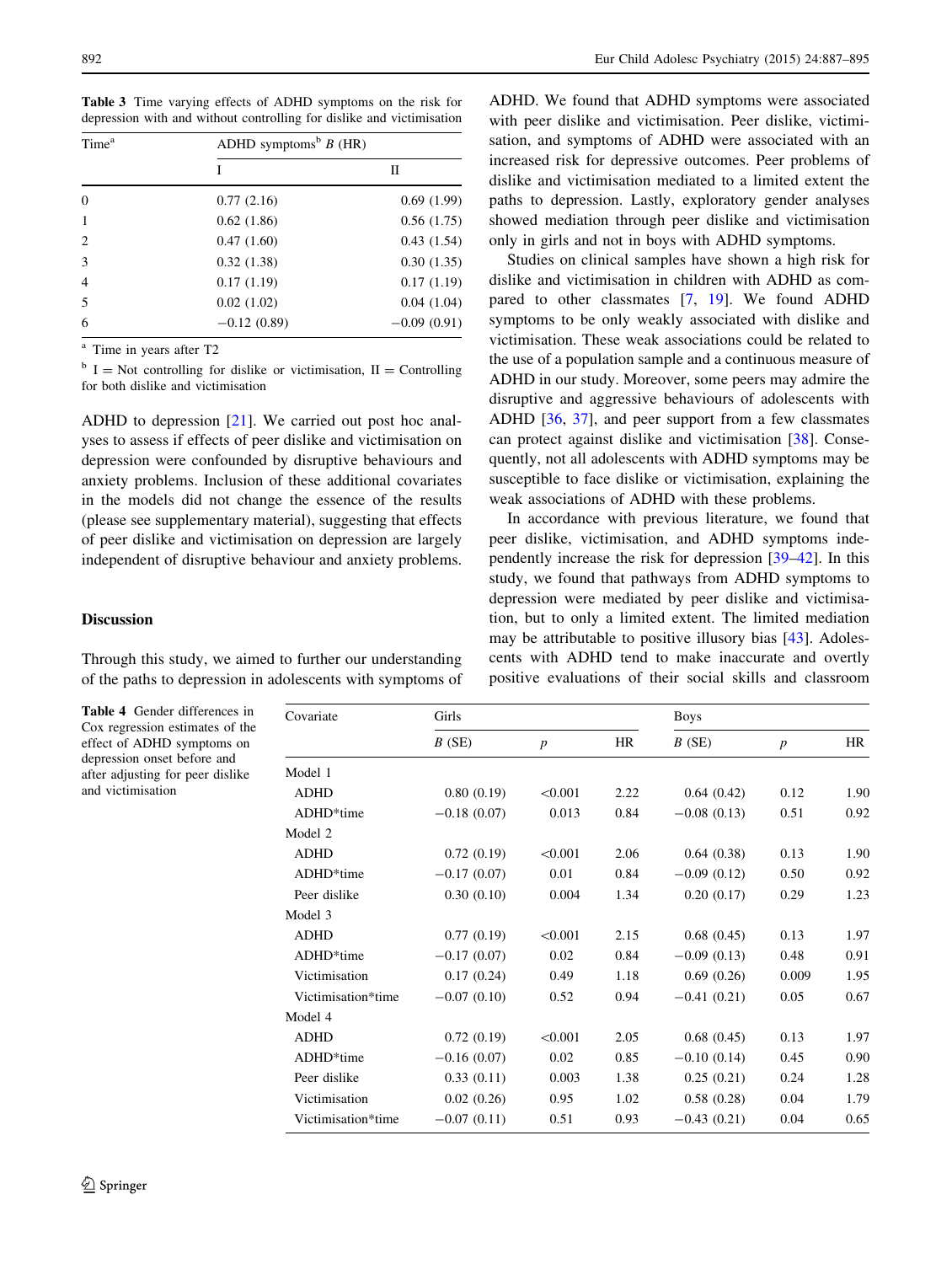peer status [[44\]](#page-8-0), which, even though erroneous, may protect against negative outcomes such as depression. Alternatively, the use of a population sample and a continuous measure for ADHD symptoms may have contributed to the lack of substantial mediating effects. It is also possible that peer relationship difficulties indeed play a little role in the development of depression in ADHD, and other factors such as comorbid psychiatric illnesses, poor parental relationships, and traumatic life events mediate these paths to a greater extent [\[45](#page-8-0)].

The strength of the association between ADHD symptoms and depression decreased during the course of adolescence. In part, this decrease may be due to transitory state effects at the time ADHD symptoms were assessed. Yet another part may be explained by the fact that adolescents who are most vulnerable to the depressogenic effects of ADHD symptoms are likely to develop a depression first, thereby gradually leaving a more and more resilient group [[46,](#page-8-0) [47](#page-8-0)]. The reduced risk for depression could also be related to changes in peer perceptions of problem behaviours with age such that, from childhood to adolescence, the symptoms of ADHD become more and more acceptable to peers [\[37](#page-8-0), [48](#page-8-0)]. Reduction in social impact of ADHD symptoms with age may consequently reduce the risk for depression.

Exploratory analyses of gender differences showed that dislike and victimisation mediated the paths to depression in girls but not in boys. This finding could be explained on the basis of girls' higher sensitivity to peer opinions [\[16](#page-7-0)]. In addition, symptoms and behaviours of ADHD in girls are considered gender inappropriate and are less well tolerated by peers than in boys [\[14](#page-7-0)]. This may give rise to more negative appraisals by peers and in turn increase risk for depressive outcomes in girls. Alternatively, the lack of mediation in boys could be related to a lack of power. Since our gender-stratified analyses were conducted in a relatively small sample of boys, our findings have to be corroborated by future research.

The main limitation of our study was that we did not follow up on the peer relationships of the participants. Thus, we could not assess how ADHD symptoms might have affected peer relationships over a period of time, and if this contributed to changes in depressive outcomes. It was also not known whether participants utilised any interventions for their ADHD symptoms. Interventions may lead to cessation of ADHD symptoms, reducing the risk of developing depression. Furthermore, stimulant medications used in the treatment of ADHD may reduce symptoms of depression in ADHD [\[49](#page-8-0)]. Treatment can thus alter the occurrence of depression in ADHD and lack of this information may bias interpretations.

The strengths of our study include the use of multiinformant ratings for assessment of ADHD, and peer nominations for assessment of peer relationships. We also used a longitudinal, population-based sample, which allowed us to follow up the effects of ADHD on depression in time. Population-based samples also have the benefit of providing more accurate estimates of prevalences [\[50](#page-8-0)], and a balanced representation of genders compared to clinical and referred samples [\[51](#page-8-0)]. Lastly, in light of findings suggesting that dimensional approaches depict ADHD more accurately than categorical ones [\[52](#page-8-0), [53](#page-8-0)], our study, which used ADHD symptom scores, may provide a better picture of this mental health problem than studies based on diagnoses.

Peer problems not only prove to be a possible hindrance to development of adolescents with ADHD but also, as we found in our study, increase the risk for depression. Therefore, interventions aimed at improving peer relationships in ADHD may be of importance. However, such interventions have failed in many instances to modify or improve peer problems [[54,](#page-8-0) [55](#page-8-0)]. In addition, negative perceptions of peers and teachers may make it difficult for adolescents with ADHD to interact and form friendships [\[56–58](#page-8-0)]. This points to the need for developing newer modalities of interventions, which focus on development of a sensitive environment in schools and in the community, responsive to the symptoms of ADHD. Peer problems in ADHD are resistant to change, such that adolescents who cease to show symptoms of ADHD may yet continue to face peer problems [[59](#page-8-0)]. Thus, it is difficult for adolescents to ease into social situations and establish a normal life even with effective treatment and control of ADHD symptoms. In short, interventions aimed at making school and community environments more conducive for adolescents with ADHD may have a better effect in the long term than attempts at 'integrating' these adolescents into nonfavourable and incompatible environments. A recent study aimed at increasing peers' social inclusion of children with ADHD has shown promising results in this direction [\[60](#page-8-0)].

To conclude, this study elaborates the role of problems in peer relationships as partial mediators of the pathways from ADHD to depression. Though these may not be at work singly and may be complicated by presence of other factors, they provide an insight into the underlying mechanisms leading to depression. Knowledge of the possible precursors to depression in ADHD could help in the development of effective interventions, prevention of depression, and an improvement in the quality of life.

Acknowledgments This research is part of the TRacking Adolescents' Individual Lives Survey (TRAILS), and was made possible by various grants from the Netherlands Organization for Scientific Research NWO (Medical Research Council program grant GB-MW 940-38-011; ZonMW Brainpower grant 100-001-004; Social Sciences Council medium-sized investment grants GB-MaGW 480-01-006 and GB-MaGW 480-07-001; Social Sciences Council project grant GB-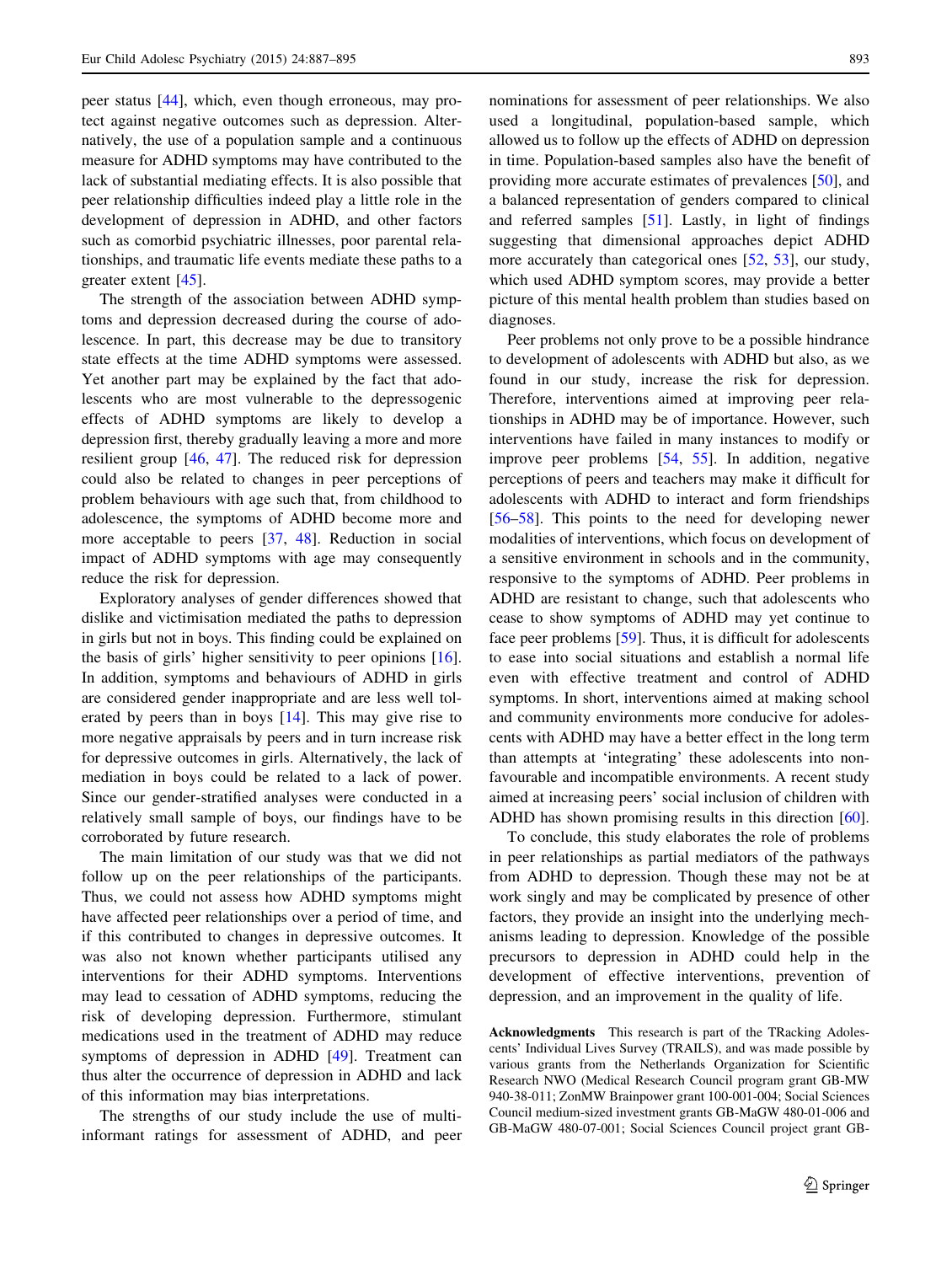<span id="page-7-0"></span>MaGW 452-04-314, NWO large-sized investment grant 175.010.2003.005); the Dutch Ministry of Justice (WODC), the European Science Foundation (EuroSTRESS project FP-006), the University Medical Centre and University of Groningen, the Erasmus University Medical Centre Rotterdam, University of Utrecht, Radboud Medical Centre Nijmegen, and Parnassia Bavo group. We are grateful to all participating adolescents and parents and to everyone who worked on this project and made it possible.

Conflict of interest This research is part of the TRacking Adolescents' Individual Lives Survey (TRAILS). Participating centers of TRAILS include various departments of the University Medical Center and University of Groningen, the Erasmus University Medical Center Rotterdam, the University of Utrecht, the Radboud Medical Center Nijmegen, and the Parnassia Bavo group, all in the Netherlands. TRAILS has been financially supported by various grants from the Netherlands Organization for Scientific Research NWO (Medical Research Council program grant GB-MW 940-38-011; ZonMW Brainpower grant 100-001-004; ZonMw Risk Behavior and Dependence grants 60-60600-98-018 and 60-60600-97-118; ZonMw Culture and Health grant 261-98-710; Social Sciences Council mediumsized investment grants GB-MaGW 480-01-006 and GB-MaGW 480-07-001; Social Sciences Council project grants GB-MaGW 457-03-018, GB-MaGW 452-04-314, and GB-MaGW 452-06-004; NWO large-sized investment grant 175.010.2003.005; NWO Longitudinal Survey and Panel Funding 481-08-013); the Sophia Foundation for Medical Research (projects 301 and 393), the Dutch Ministry of Justice (WODC), the European Science Foundation (EuroSTRESS project FP-006), and the participating universities. The authors report no biomedical financial interests or potential conflicts of interest.

#### References

- 1. American Psychiatric Association (2013) DSM 5. American Psychiatric Association
- 2. Connor DF, Edwards G, Fletcher KE, Baird J, Barkley RA, Steingard RJ (2003) Correlates of comorbid psychopathology in children with ADHD. J Am Acad Child Adolesc Psychiatry 42:193–200
- 3. Jensen PS, Shervette RE 3rd, Xenakis SN, Richters J (1993) Anxiety and depressive disorders in attention deficit disorder with hyperactivity: new findings. Am J Psychiatry 150:1203–1209
- 4. Kessler RC, Amminger GP, Aguilar-Gaxiola S, Alonso J, Lee S, Ustun TB (2007) Age of onset of mental disorders: a review of recent literature. Curr Opin Psychiatry 20:359
- 5. Oldehinkel AJ, Wittchen HU, Schuster P (1999) Prevalence, 20-month incidence and outcome of unipolar depressive disorders in a community sample of adolescents. Psychol Med 29:655–668
- 6. Diamantopoulou S, Henricsson L, Rydell A (2005) ADHD symptoms and peer relations of children in a community sample: examining associated problems, self-perceptions, and gender differences. Int J Behav Dev 29:388–398
- 7. Murray-Close D, Hoza B, Hinshaw SP, Arnold LE, Swanson J, Jensen PS, Hechtman L, Wells K (2010) Developmental processes in peer problems of children with attention-deficit/hyperactivity disorder in the multimodal treatment study of children with ADHD: developmental cascades and vicious cycles. Dev Psychopathol 22:785–802
- 8. Oldehinkel AJ, Rosmalen JG, Veenstra R, Dijkstra JK, Ormel J (2007) Being admired or being liked: classroom social status and depressive problems in early adolescent girls and boys. J Abnorm Child Psychol 35:417–427
- 9. Lansford JE, Capanna C, Dodge KA, Caprara GV, Bates JE, Pettit GS, Pastorelli C (2007) Peer social preference and

depressive symptoms of children in Italy and the United States. Int J Behav Dev 31:274–283

- 10. Perry DG, Kusel SJ, Perry LC (1988) Victims of peer aggression. Dev Psychol 24:807
- 11. Olweus D (1994) Bullying at school: basic facts and effects of a school based intervention program. J Child Psychol Psychiatry 35:1171–1190
- 12. Rigby K, Slee P (1997) What children tell us about bullying in schools. Child Aust 22:28–34
- 13. Dake JA, Price JH, Telljohann SK (2003) The nature and extent of bullying at school. J Sch Health 73:173–180
- 14. de Boo GM, Prins PJ (2007) Social incompetence in children with ADHD: possible moderators and mediators in social-skills training. Clin Psychol Rev 27:78–97
- 15. Oldehinkel AJ, Verhulst FC, Ormel J (2011) Mental health problems during puberty: tanner stage-related differences in specific symptoms. The TRAILS study. J Adolesc 34:73–85
- 16. Bakker MP, Ormel J, Verhulst FC, Oldehinkel AJ (2010) Peer stressors and gender differences in adolescents' mental health: the TRAILS study. J Adolesc Health 46:444–450
- 17. Mikami AY, Hinshaw SP (2003) Buffers of peer rejection among girls with and without ADHD: the role of popularity with adults and goal-directed solitary play. J Abnorm Child Psychol 31:381–397
- 18. Humphreys KL, Katz SJ, Lee SS, Hammen C, Brennan PA, Najman JM (2013) The association of ADHD and depression: Mediation by peer problems and parent–child difficulties in two complementary samples. J Abnorm Psychol 122:854
- 19. Humphrey JL, Storch EA, Geffken GR (2007) Peer victimization in children with attention-deficit hyperactivity disorder. J Child Health Care 11:248–260
- 20. Mrug S, Molina BS, Hoza B, Gerdes AC, Hinshaw SP, Hechtman L, Arnold LE (2012) Peer rejection and friendships in children with attention-deficit/hyperactivity disorder: contributions to long-term outcomes. J Abnorm Child Psychol 40:1013–1026
- 21. Roy A, Oldehinkel AJ, Verhulst FC, Ormel J, Hartman CA (2014) Anxiety and disruptive behavior mediate pathways from attention-deficit/hyperactivity disorder to depression. J Clin Psychiatry 75:e108–e113
- 22. Huisman M, Oldehinkel AJ, de Winter A, Minderaa RB, de Bildt A, Huizink AC, Verhulst FC, Ormel J (2008) Cohort profile: the Dutch 'TRacking Adolescents' Individual Lives' Survey'; TRAILS. Int J Epidemiol 37:1227–1235
- 23. de Winter AF, Oldehinkel AJ, Veenstra R, Brunnekreef JA, Verhulst FC, Ormel J (2005) Evaluation of non-response bias in mental health determinants and outcomes in a large sample of pre-adolescents. Eur J Epidemiol 20:173–181
- 24. Ormel J, Oldehinkel AJ, Sijtsema J, van Oort F, Raven D, Veenstra R, Vollebergh WA, Verhulst FC (2012) The TRacking Adolescents' Individual Lives Survey (TRAILS): design, current status, and selected findings. J Am Acad Child Adolesc Psychiatry 51:1020–1036
- 25. Achenbach TM (1991) Manual for the Child Behavior Checklist/ 4-18 and 1991 profile. University of Vermont, Burlington
- 26. Achenbach TM (1991) Manual for the Youth Self-Report and 1991 profile. University of Vermont, Burlington
- 27. Achenbach TM, Dumenci L, Rescorla LA (2003) DSM-oriented and empirically based approaches to constructing scales from the same item pools. J Clin Child Adolesc Psychol. 32:328–340
- 28. Achenbach TM (1991) Manual for the Teacher's Report Form and 1991 Profile. University of Vermont, Burlington
- 29. Loeber R, Green SM, Lahey BB, Stouthamer-Loeber M (1989) Optimal informants on childhood disruptive behaviors. Dev Psychopathol 1:317–337
- 30. Tripp G, Schaughency EA, Clarke B (2006) Parent and teacher rating scales in the evaluation of attention-deficit hyperactivity